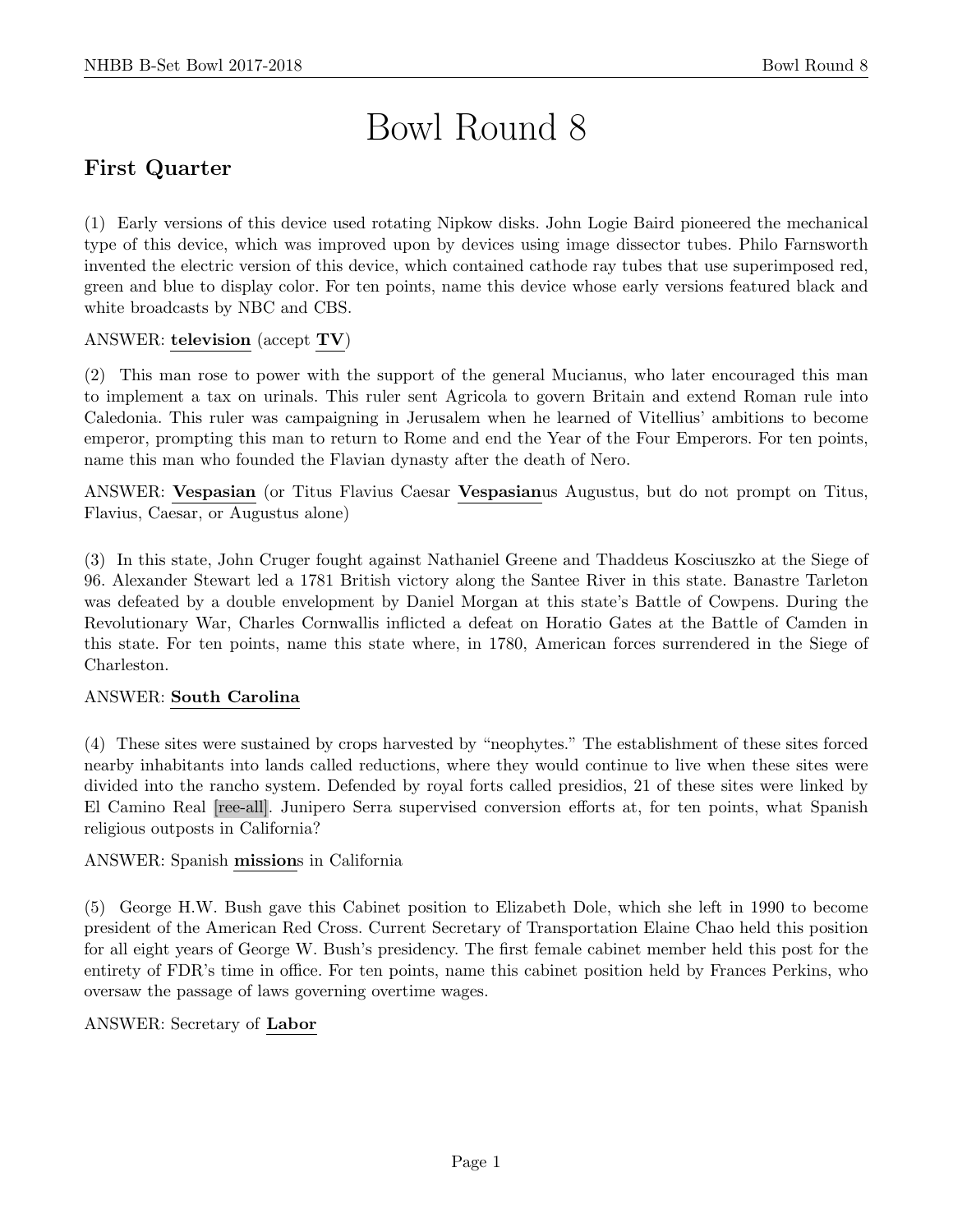(6) This country commemorates a deadly 1952 student protest on Language Movement Day. A university in this country was attacked by tanks to flush out Chhatra League leaders in 1971. Yahya Khan launched Operation Searchlight to suppress the independence-seeking Awami League in this country, which was known at the time as East Pakistan. For ten points, name this country that, after gaining its independence from Pakistan in 1971, established its capital at Dhaka.

ANSWER: Bangladesh (prompt on East Pakistan before mentioned)

(7) This composer wrote the score to a film about a nonexistent soldier during the reign of Paul I, as well as the music for an Eisenstein historical epic, Ivan the Terrible, whose Part II was suppressed by Stalin. This composer of *Lieutenant Kijé* [kee-zhay] wrote a piece for narrator and orchestra in which the title boy's grandfather is played by a bassoon and in which a canine swallows a duck whole. For ten points, name this Soviet composer of Peter and the Wolf.

#### ANSWER: Sergei Prokofiev

(8) One philosopher from this school claimed that human mysticism was a particularly ineffable quality; that work used the example of George Fox and the Quakers to argue that the origins of a religion did not reflect its value. The author of *Varieties of Religious Experience* belonged to this school of thought, whose namesake maxim argued that the "practical effects" of your conception were critical to rational thought. Charles Sanders Peirce ["purse"] and William James helped found, for ten points, what American philosophical school?

ANSWER: pragmatism (accept word forms)

(9) This man commanded the *Agamemnon* and, later, the *Captain* under John Jervis in the Mediterranean fleet. An injury this man suffered at the Battle of Calvi left him blind in one eye; years later, this man claimed he didn't see a signal to retreat after raising his telescope to that eye. A 169 foot tall Corinthian column in central London commemorates this man's most famous battle, in which he was killed aboard the Victory. For ten points, name this British admiral who won the Battle of Trafalgar.

ANSWER: Horatio (Lord) Nelson

(10) This man confused the Lachine [la-sheen] Rapids as the Northwest Passage to China. This man brought Chief Donnacona with him on a return voyage to describe the riches of the northern Kingdom of Saguenay. This explorer was the first to describe the land that Iroquois inhabitants lived in as "Canada." For ten points, name this Frenchman who discovered the mouth of the St. Lawrence River and mapped settlements at Quebec City and Montreal.

## ANSWER: Jacques Cartier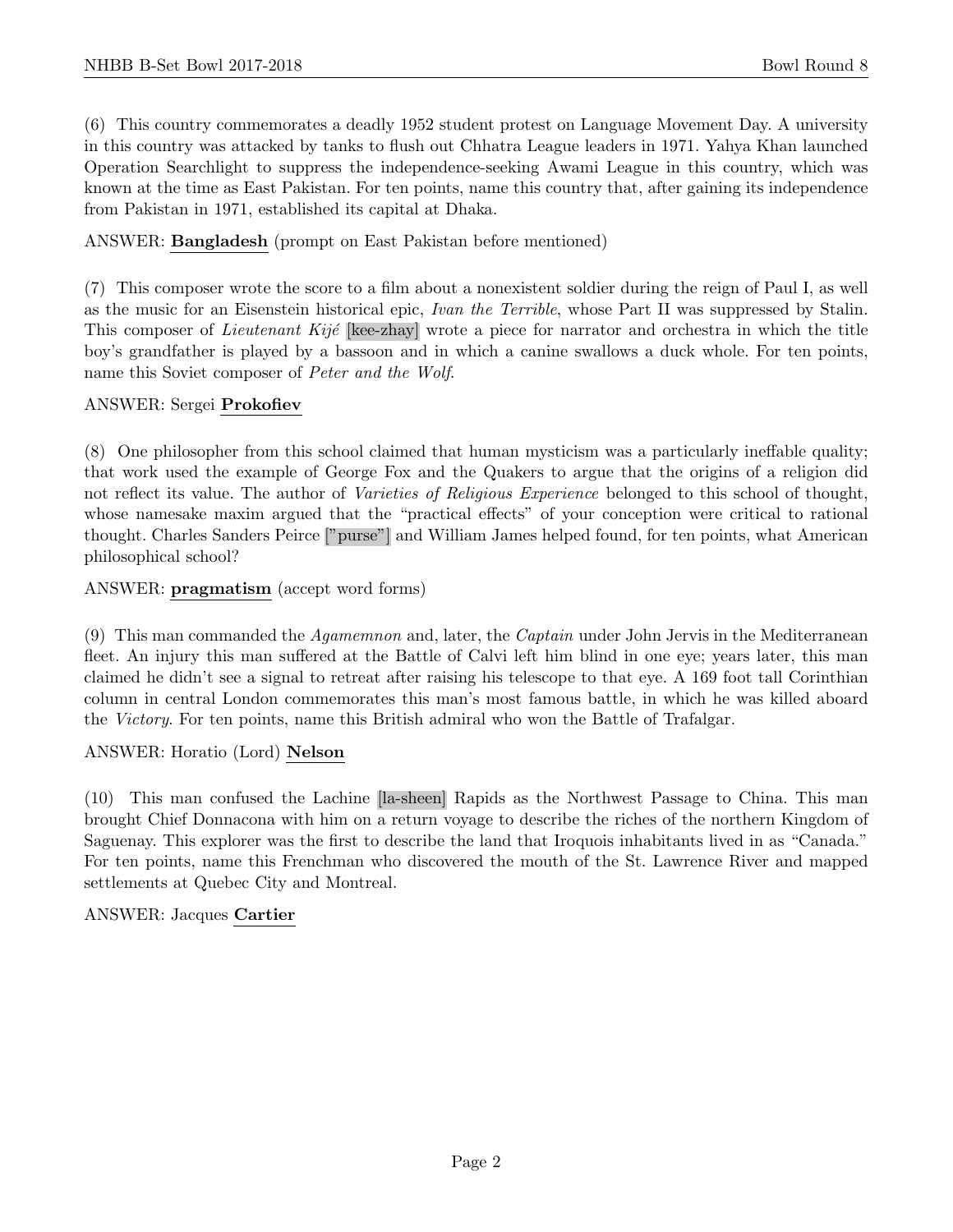# Second Quarter

(1) One attempt to bankrupt this organization involved transferring its funds into the Alliance of Trade Unions, or OPZZ. After putting forth the 21 demands of the Inter-Enterprise committee, this organization argued for reforms with Wojciech Jaruzelski [voy-check yah-roo-zel-ski]. Shortly after a popular manager, Anna Walentynowicz, was fired, this organization went on strike at the Lenin Shipyard in Gdansk. Lech Walesa [lek vah-wen-sah] led, for ten points, what influential Polish labor union and political movement?

#### ANSWER: Solidarity (or Solidarnosc)

BONUS: This aforementioned set of negotiations between Solidarity and the Polish government led to a namesake agreement legalizing trade unions and creating a Senate, which Solidarity promptly dominated after elections in June 1989.

#### ANSWER: Round Table Talks (or Round Table Negotiation, Agreement, etc.)

(2) John DeWitt's support of this policy including the issuing of "Military Proclamation Number One." This policy was implemented at sites like Heart Mountain and Topaz, as well as a site photographed by Ansel Adams and Dorothea Lange, Manzanar. Gordon Hirabayashi and Minoru Yasui both brought lawsuits against this policy. Executive Order 9066 put into effect, for ten points, what American policy of forced relocation and imprisonment of people of a certain Asian nationality during World War II?

#### ANSWER: Japanese-American internment

BONUS: The Supreme Court ruled that Japanese internment was constitutional in this 1944 case. This case has controversially not been officially overturned.

#### ANSWER: Korematsu v. United States

(3) This empire's last ruler, Brihadratha, was assassinated by Pushyamitra, who then founded the Shunga Dynasty. The second ruler of this empire ordered his son to capture the city of Takshashila. Megasthenes negotiated a peace agreement and marriage alliance in which this empire sent 500 elephants to the neighboring Seleucid Empire. A series of edicts in this empire were inscribed on pillars topped by lions and issued by its third ruler. For ten points, name this ancient Indian empire founded by Chandragupta and ruled by Ashoka [ah-shoke].

#### ANSWER: Mauryan Empire

BONUS: Ashoka spread Buddhism in the Mauryan Empire, having converting to the faith after his bloody conquest of this kingdom in 260 BC.

#### ANSWER: Kalinga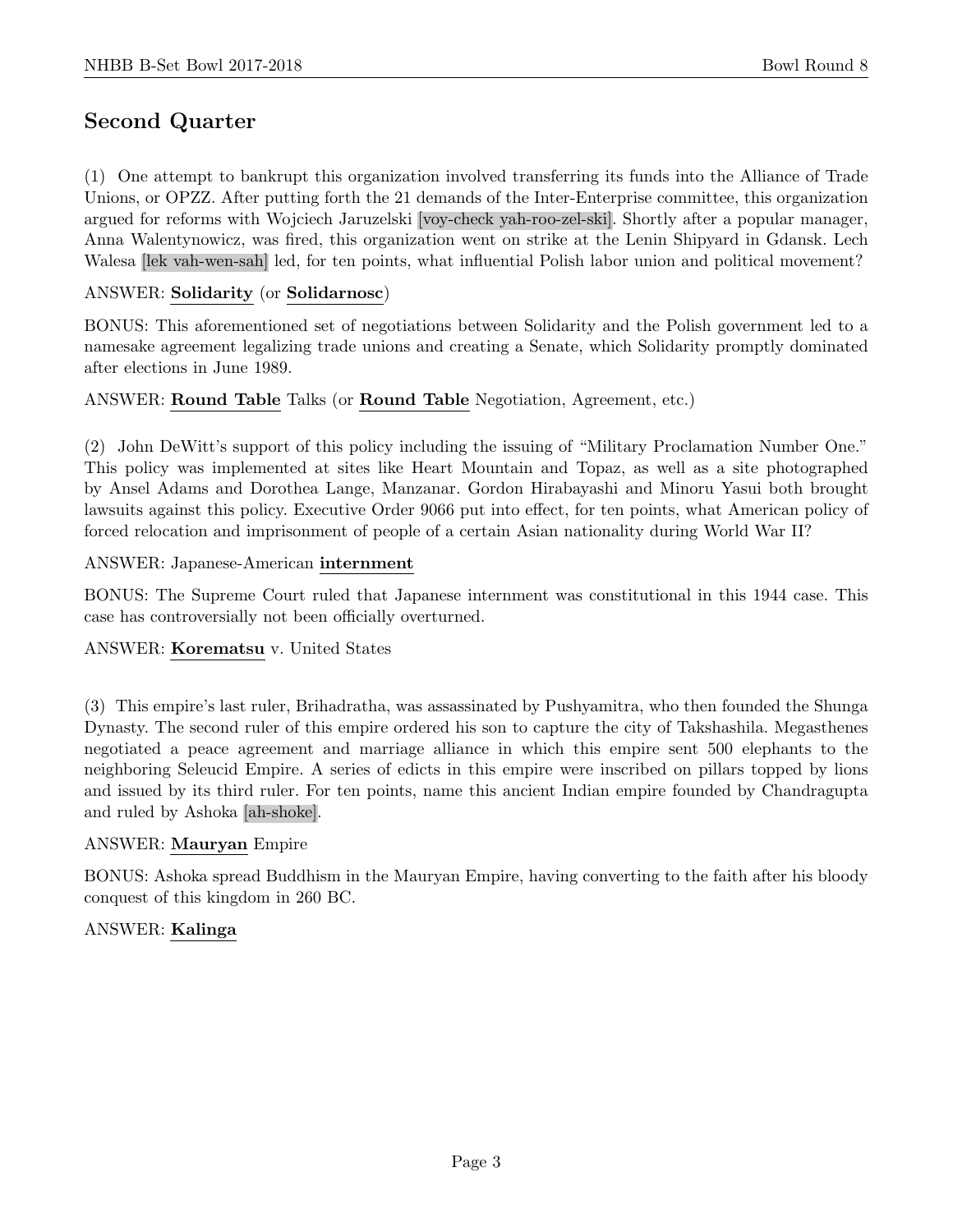(4) This man's followers swore the Pledge of the Tree while one of his ambassadors was being held hostage. This commander's troops fended off a far larger besieging army in the Battle of the Trench. This man defeated a contingent representing the Quraysh merchants at the Battle of Badr, after which he consolidated his base of power in Medina. Mecca was conquered by, for ten points, what leader who performed the Hijra migration and founded Islam?

#### ANSWER: Muhammad

BONUS: This man, who served as a guard during the Battle of the Trench and the Battle of Badr, is nicknamed "The Truthful" and became the first Caliph after Muhammad's death.

#### ANSWER: Abu Bakr as-Siddiq

(5) This country's city of List is one of four "compass communities" that host Unity Day celebrations to symbolize this country's modern borders. Brocken Peak in this country's Harz Mountains is said to be the site of witches' meetings on Walpurgisnacht. An annual festival in the Theresienwiese celebrates this country's consumption of bratwurst and beer. For ten points, name this country where Oktoberfest celebrations are the world's largest annual festival.

#### ANSWER: Federal Republic of Germany

BONUS: All beer served at Oktoberfest must adhere to the standards set in this 1516 Bavarian law, which dictates that the only ingredients used in beer brewing are water, barley, and hops.

#### ANSWER: Reinheitsgebot [rine-hites-geh-bot] (accept German Beer Purity Law)

(6) This speech calls for an "insurance-in" and a "bank-in" to strengthen black financial institutions, shortly after calling for boycotts of Wonder Bread and Coca-Cola. This speech opens with praise for "the best friend that I have in the world," Ralph Abernathy, and ends with an ultimately foreboding note that "[he's] seen the Promised Land," though he "may not get there with you." For ten points, name this April 3, 1968 speech, delivered in Memphis by Martin Luther King, Jr. the day before his assassination.

ANSWER: I've Been to the Mountaintop (prompt on Mountaintop; prompt on descriptive answers related to MLK's final speech; prompt on, but do not otherwise reveal, descriptive answers related to MLK's speech on the Memphis sanitation strike)

BONUS: The "I've Been to the Mountaintop" speech was given in response to a strike of these workers in Memphis.

ANSWER: sanitation workers (accept equivalents related to garbage collection, waste collection, etc.)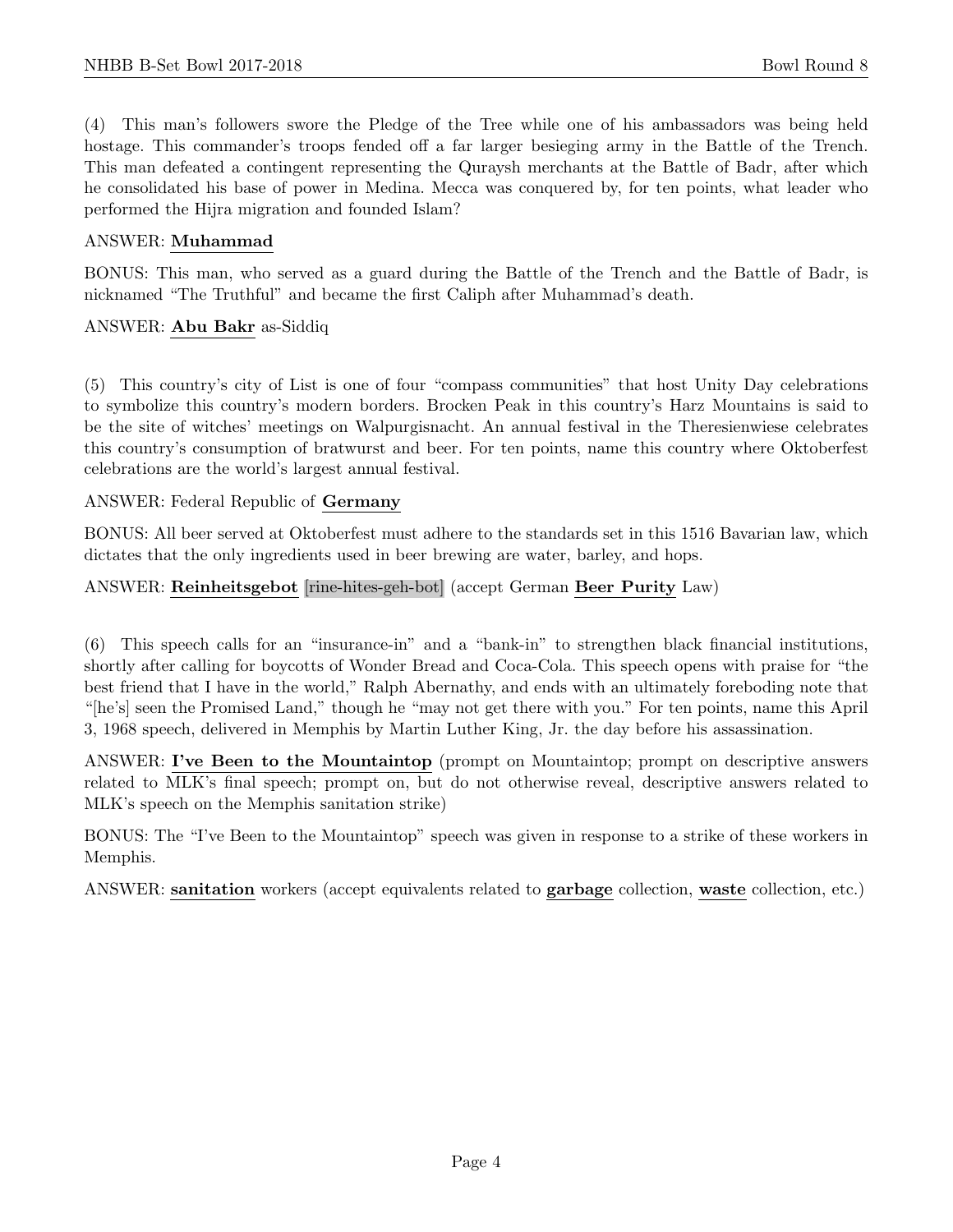(7) Margaret Keogh [kee-oh] is believed to be the first civilian killed during this event, shot by forces commanded by William Lowe. Eoin ["Owen"] MacNeill attempted to cancel this event, greatly reducing the turnout of Volunteers. One side in this event had headquarters in the General Post Office. Patrick Pearse and James Connolly were among those executed in Killingham Gaol ["jail"] for leading this event, which began with the proclamation of an independent republic. For ten points, name this 1916 uprising centered in Dublin on a certain holiday, which sought Irish independence.

ANSWER: Easter Rising of 1916 (accept equivalents like uprising, rebellion, etc., for rising)

BONUS: This man was caught attempting to smuggle German arms to the Easter Uprising and executed. He had earlier authored a report detailing Belgian abuses in the Congo.

#### ANSWER: Roger Casement (accept Casement Report)

(8) The writing of this work was prompted by Marjorie Spock's legal actions on Long Island. Edwin Diamond, who was originally commissioned to co-write this book, scathingly critiqued its author after she was hired by the New Yorker to write an article on the same subject. This book highlighted bioaccumulation as a cause of the title, bleak condition of nature. For ten points, name this landmark 1962 environmental study that argued for the ban of DDT and other pesticides, written by Rachel Carson.

#### ANSWER: Silent Spring

BONUS: This major producer of DDT lobbied heavily against *Silent Spring* when it was first published. This developer of nylon and Teflon merged with Dow in 2017.

#### ANSWER: DuPont (accept DowDuPont)

# Third Quarter

The categories are . . .

- 1. Early Pennsylvania
- 2. Treaty of Versailles
- 3. The Mayans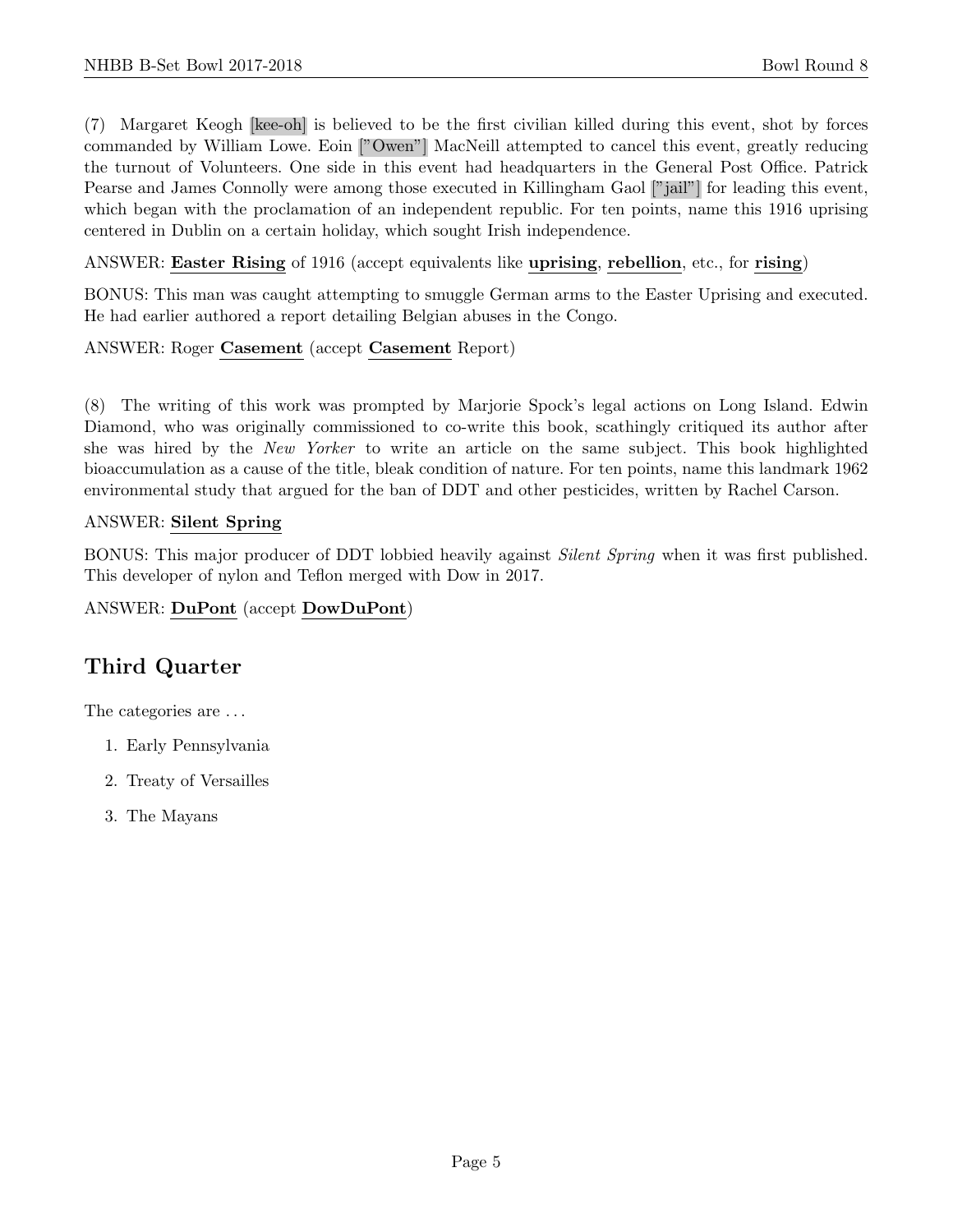#### Early Pennsylvania

Name the...

(1) City that hosted the Constitutional Convention.

#### ANSWER: Philadelphia

(2) Religious group, including William Penn, that settled Pennsylvania.

#### ANSWER: Quakers (accept Religious Society of Friends)

(3) King of England who granted William Penn the land in 1681, some two decades after he was restored to the throne.

#### ANSWER: Charles II

(4) Line that sets the Pennsylvania/Maryland border, named for its two surveyors.

#### ANSWER: Mason-Dixon Line

(5) Mosquito-borne disease that killed thousands of Pennsylvanians in fall 1793.

#### ANSWER: yellow fever

(6) 1763 rebellion opposed by western Pennsylvania settlers via smallpox-infected blankets.

ANSWER: Pontiac's Rebellion (Accept war, revolt, and other equivalents of rebellion)

(7) Scots-Irish vigilante group that massacred the Susquehanna at the Conestoga Massacre.

#### ANSWER: Paxton Boys

(8) Native American tribe that granted the Walking Purchase to the Penn family, and which sold Manhattan to the Dutch.

## ANSWER: Lenape (accept Delaware)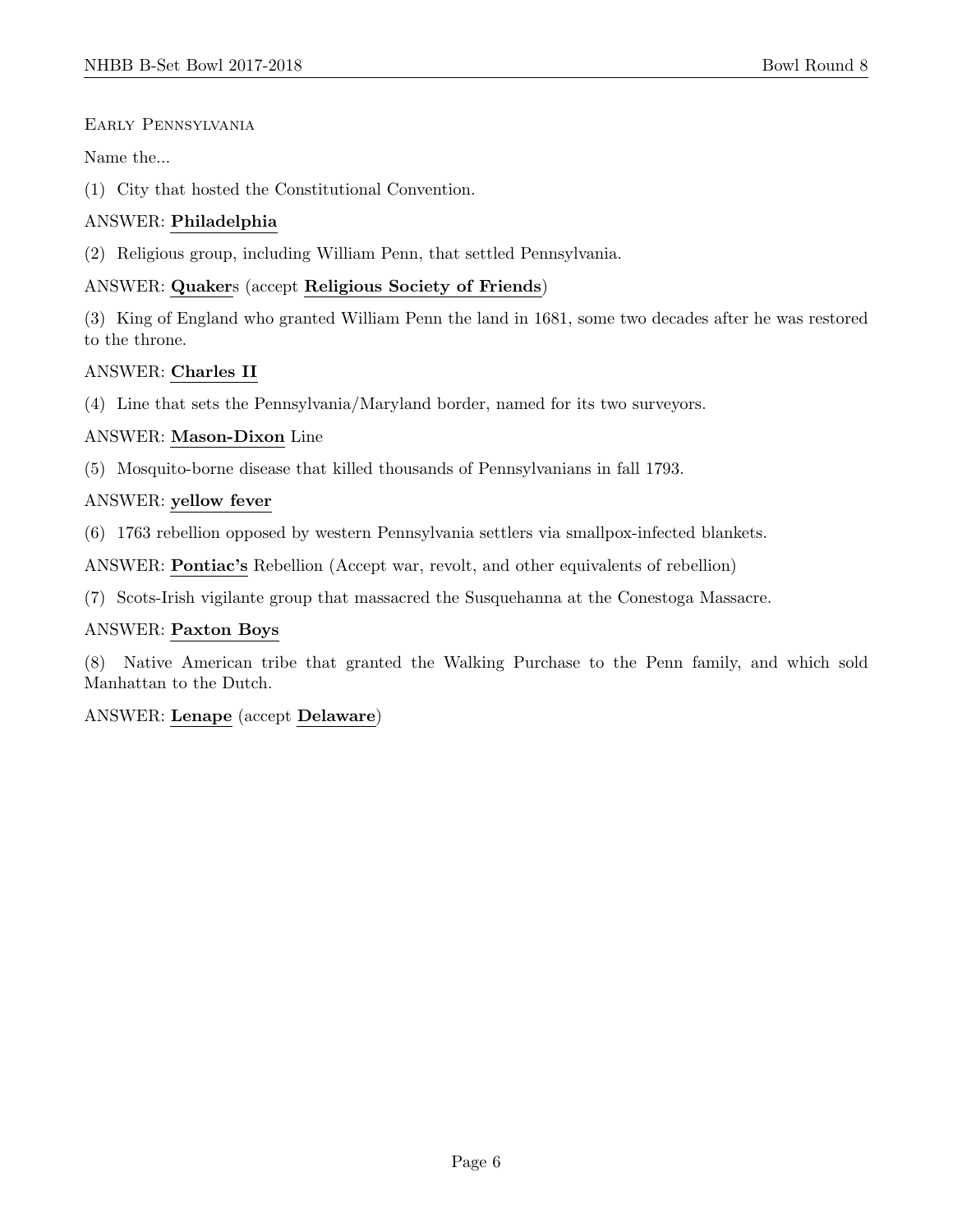Treaty of Versailles

Name the...

(1) French city whose 1919 Peace Conference negotiated much of its terms.

## ANSWER: Paris

(2) US President at the time of signing.

#### ANSWER: Woodrow Wilson

(3) British Prime Minister who helped negotiate it.

#### ANSWER: David Lloyd George (prompt on George)

(4) Italian "Premier of Victory" who signed it.

## ANSWER: Vittorio Orlando

(5) Controversial clause, listed as Article 231, that allowed countries to demand German reparations.

ANSWER: War Guilt Clause (accept Article 231 if somehow given before mentioned)

(6) British economist who grimly predicted the Economic Consequences of the treaty.

ANSWER: John Maynard Keynes ([canes], but be lenient)

(7) Province given to Japan that sparked the May Fourth Movement.

## ANSWER: Shandong

(8) Group of Senators, including George Norris and Hiram Johnson, that strongly opposed ratification.

## ANSWER: Irreconcilables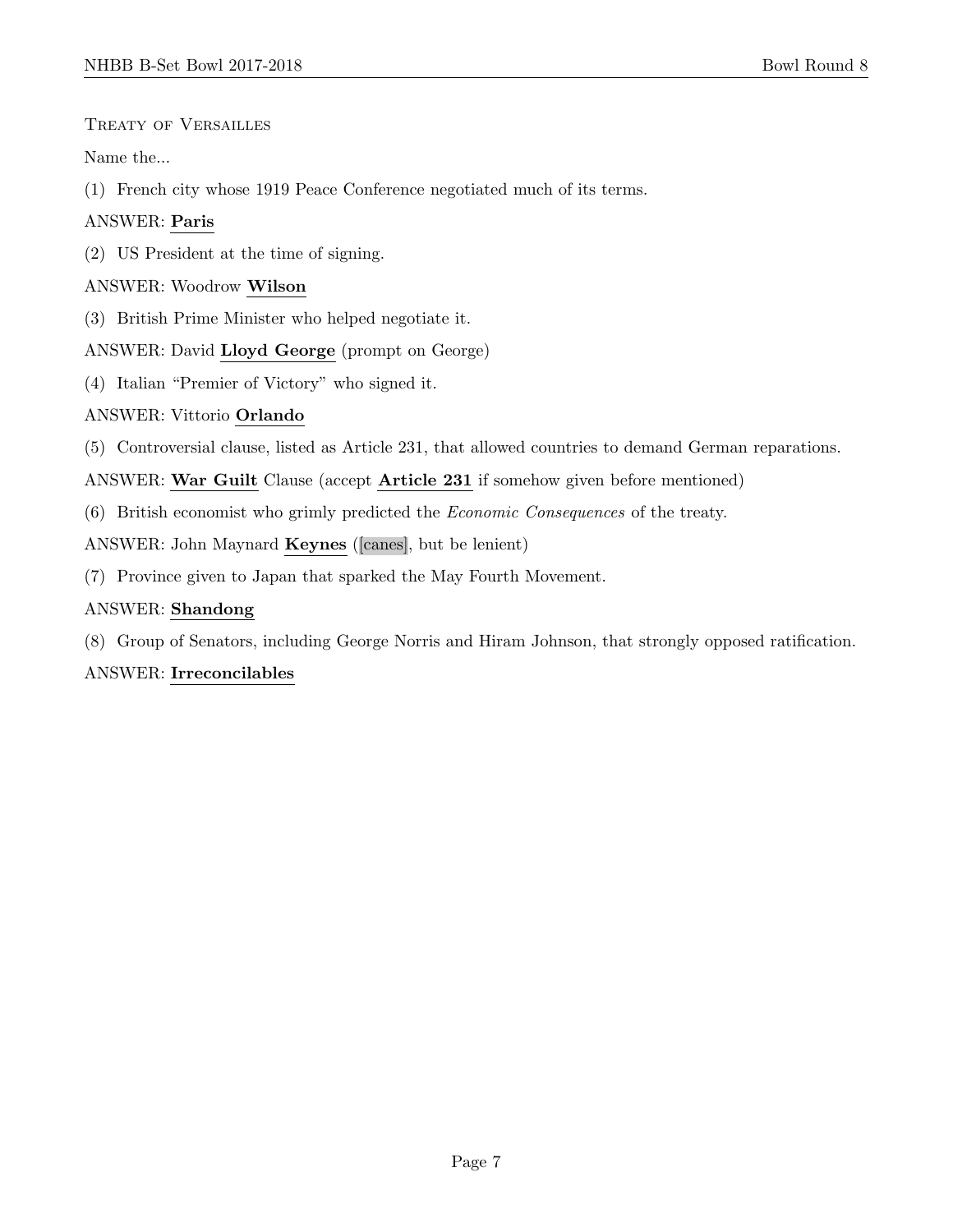#### The Mayans

Name the...

(1) European country whose conquistadors fought the Mayans on the Yucatan Peninsula.

ANSWER: Spain (accept Spanish Empire)

(2) Concept that the Mayans represented with dots and lines in a base 20 system.

ANSWER: numbers (accept Mayan numerals; accept anything related to mathematics)

(3) Type of system represented by the Mayan Long Count, which assigned slightly over 394 years to a Baktun.

#### ANSWER: Mayan calendar

(4) Country home to the classical Mayan city of Tikal where modern Mayan peoples were involved in a decades-long civil war.

## ANSWER: Guatemala

(5) Large Mayan city that is home to the step pyramid of El Castillo and the Temple of Kukulcan.

#### ANSWER: Chichen Itza

(6) Mayan text in the Quiche [kee-chay] language that tells of the mythological Hero Twins.

#### ANSWER: Popul Vuh (or Popul Wuj)

(7) Mayan ruler of Palenque [pah-len-kay] for 68 years, known as the Great.

ANSWER: Pacal the Great (or K'inich Janaab Pakal I; accept 8 Ahau; accept Sun Shield)

(8) Mayan city, ruled by 18 Rabbit and Smoke Imix, that was the chief rival of Quirigua.

## ANSWER: Copan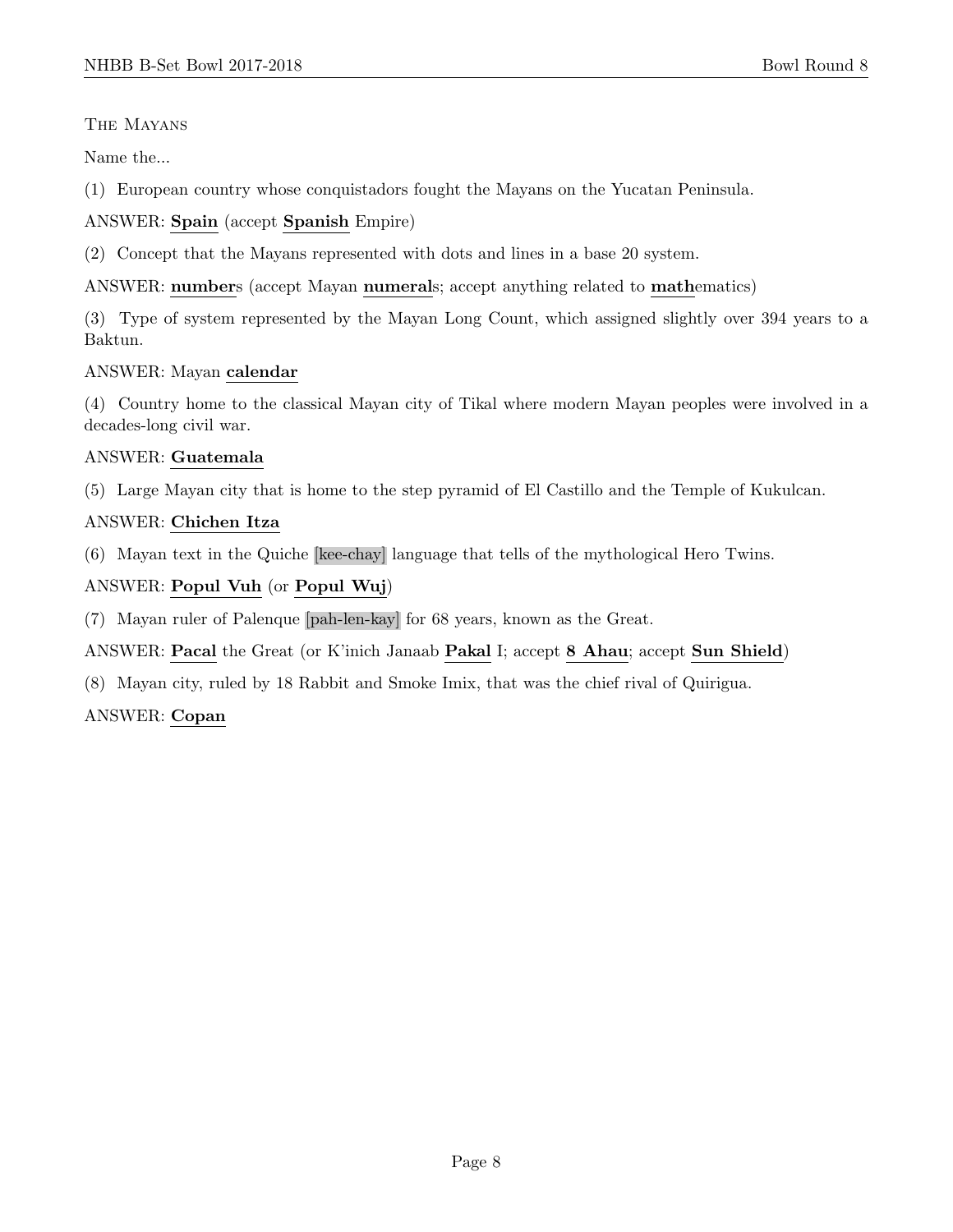# Fourth Quarter

(1) The leader removed from power in this event had campaigned with the slogan "Evolution in Continuity." Shortly after this event began, a suspension bridge to Almada, colored similarly to the Golden Gate Bridge, was re-named for it. The  $(+)$  beginning of this event was signaled with a Paulo de Carvalho song from the prior year's Eurovision Song Contest. Marcello (\*) Caetano was removed from power in this event, which ended a regime began by Antonio Salazar. The Estado Novo ended with, for ten points, what peaceful 1974 Portuguese revolution?

ANSWER: Carnation Revolution (accept 25th of April Revolution)

(2) In one of this man's speeches, he lamented the suppression of the writings of Scott Nearing, Max Eastman, and John Work. In Canton, Ohio, this leader compared Wall Street to the German (+) Junker class and urged people to resist the draft, after which he was prosecuted under the Sedition Act. The (\*) Pullman Strike was organized by, for ten points, what socialist who earned three percent of the popular vote in the 1920 Presidential election, despite being in prison?

#### ANSWER: Eugene Victor Debs

(3) This country was the site of the 1983 Black July pogrom, which triggered a civil war. The first female ruler of an Asian nation, Queen Anula, ruled the Anuradhapura kingdom in what is now this country. The (+) Pali Canon, an ancient Buddhist scripture, was recorded in this country after being composed in northern India. (\*) Kandy was the last independent kingdom in this modern country, which is connected to the mainland by Adam's Bridge. For ten points, name this island country, known as Ceylon during its British occupation, found off the coast of India.

#### ANSWER: Sri Lanka

(4) A portrait of this man shows him wearing a billowing red cape in a storm as two cherubs stand behind him holding onto a red string. That Benjamin West portrait of this man was a study for a larger painting, never completed, that was to be donated to a  $(+)$  hospital founded by him. This man created a drawing labeled with abbreviations of colonies next to the eight (\*) cut sections of a snake above the caption "Join or Die." For ten points, name this founding father shown in the painting "Drawing Electricity out of the Sky" holding a key on a kite string.

#### ANSWER: Benjamin Franklin

(5) These events were governed by a two-thirds rule that led to a bitter conflict between the Wet and Dry factions in 1924. The McGovern-Fraser Commission was created to solve the problems that arose at one of these events that was marred by  $(+)$  Robert Kennedy's assassination three months earlier. At the 2016 version of this event, Khizr Khan, a Gold Star parent, criticized (\*) Donald Trump's campaign promises. For ten points, name this quadrennial event at which politicians like Barack Obama and Hillary Clinton have been nominated to run for President by their party.

#### ANSWER: Democratic National Conventions (or DNCs)